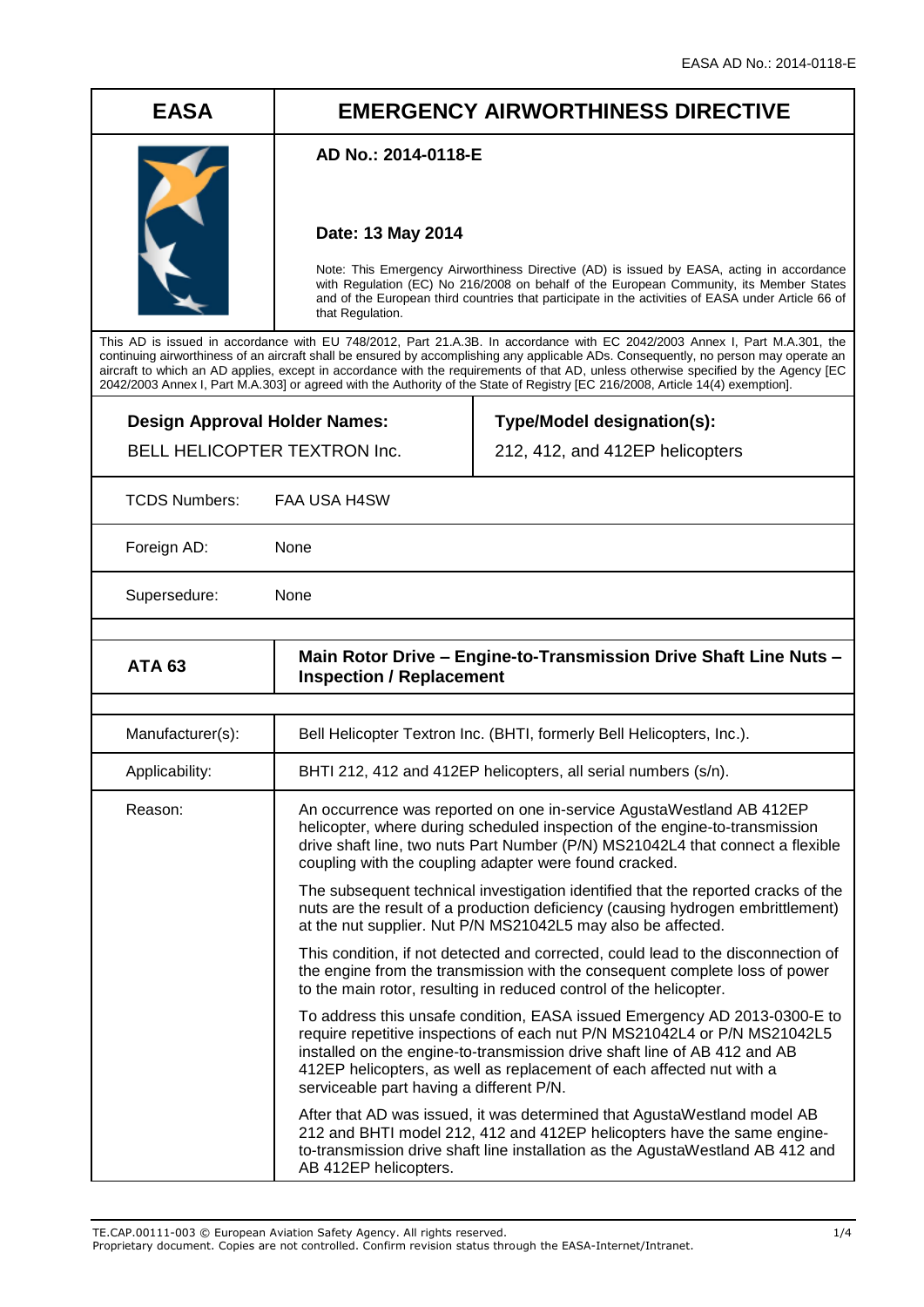|                                                  | For the reasons described above, this Emergency AD is issued to require<br>repetitive inspections of each nut P/N MS21042L4 or P/N MS21042L5 installed<br>on the engine-to-transmission drive shaft line of BHTI model 212, 412, and<br>412EP helicopters, and replacement of each affected nut with a serviceable<br>part having a different P/N.<br>EASA Emergency AD 2014-0113-E was issued to supersede AD 2013-0300-E,<br>retaining its requirements and expanding its Applicability to include<br>AgustaWestland model AB 212 helicopters. |
|--------------------------------------------------|--------------------------------------------------------------------------------------------------------------------------------------------------------------------------------------------------------------------------------------------------------------------------------------------------------------------------------------------------------------------------------------------------------------------------------------------------------------------------------------------------------------------------------------------------|
| <b>Effective Date:</b>                           | 15 May 2014                                                                                                                                                                                                                                                                                                                                                                                                                                                                                                                                      |
| Required Action(s)<br>and Compliance<br>Time(s): | Required as indicated, unless accomplished previously:                                                                                                                                                                                                                                                                                                                                                                                                                                                                                           |
|                                                  | Within 10 flight hours (FH) after the effective date of this AD, and,<br>(1)<br>thereafter, at intervals not to exceed 25 FH, inspect each nut P/N<br>MS21042L5 or P/N MS21042L4, as applicable depending on helicopter<br>model and/or s/n, in accordance with the instructions of Appendix 1 of this<br>AD.                                                                                                                                                                                                                                    |
|                                                  | If, during any inspection as required by paragraph (1) of this AD, a nut is<br>(2)<br>found cracked, before next flight, replace the nut with a serviceable part<br>having a different P/N in accordance with the instructions of Appendix 2 of<br>this AD.                                                                                                                                                                                                                                                                                      |
|                                                  | Note: For a typical crack, refer to Appendix 1 of this AD, Fig. 3 and Fig. 4.                                                                                                                                                                                                                                                                                                                                                                                                                                                                    |
|                                                  | Unless each nut P/N MS21042L4 or P/N MS21042L5 was replaced with<br>(3)<br>a serviceable nut as required by paragraph (2) of this AD, within 3 months<br>after the effective date of this AD, replace each nut P/N MS21042L4 or<br>P/N MS21042L5 with a serviceable nut having a different P/N in<br>accordance with the instructions of Appendix 2 of this AD.                                                                                                                                                                                  |
|                                                  | Replacement of each affected nut on a helicopter as required by paragraph<br>(4)<br>(2) or (3) of this AD, as applicable, constitutes terminating action for the<br>repetitive inspections required by paragraph (1) of this AD for that<br>helicopter.                                                                                                                                                                                                                                                                                          |
|                                                  | From the effective date of this AD, do not install a nut having P/N<br>(5)<br>MS21042L5 or P/N MS21042L4 on the engine-to-transmission drive shaft<br>line on any helicopter.                                                                                                                                                                                                                                                                                                                                                                    |
| Ref. Publications:                               | None.                                                                                                                                                                                                                                                                                                                                                                                                                                                                                                                                            |
| Remarks:                                         | If requested and appropriately substantiated, EASA can approve<br>1.<br>Alternative Methods of Compliance for this AD.                                                                                                                                                                                                                                                                                                                                                                                                                           |
|                                                  | 2. The results of the safety assessment have indicated the need for<br>immediate publication and notification, without the full public consultation<br>process.                                                                                                                                                                                                                                                                                                                                                                                  |
|                                                  | 3.<br>Enquiries regarding this AD should be referred to the Safety Information<br>Section, Executive Directorate, EASA. E-mail: ADs@easa.europa.eu.                                                                                                                                                                                                                                                                                                                                                                                              |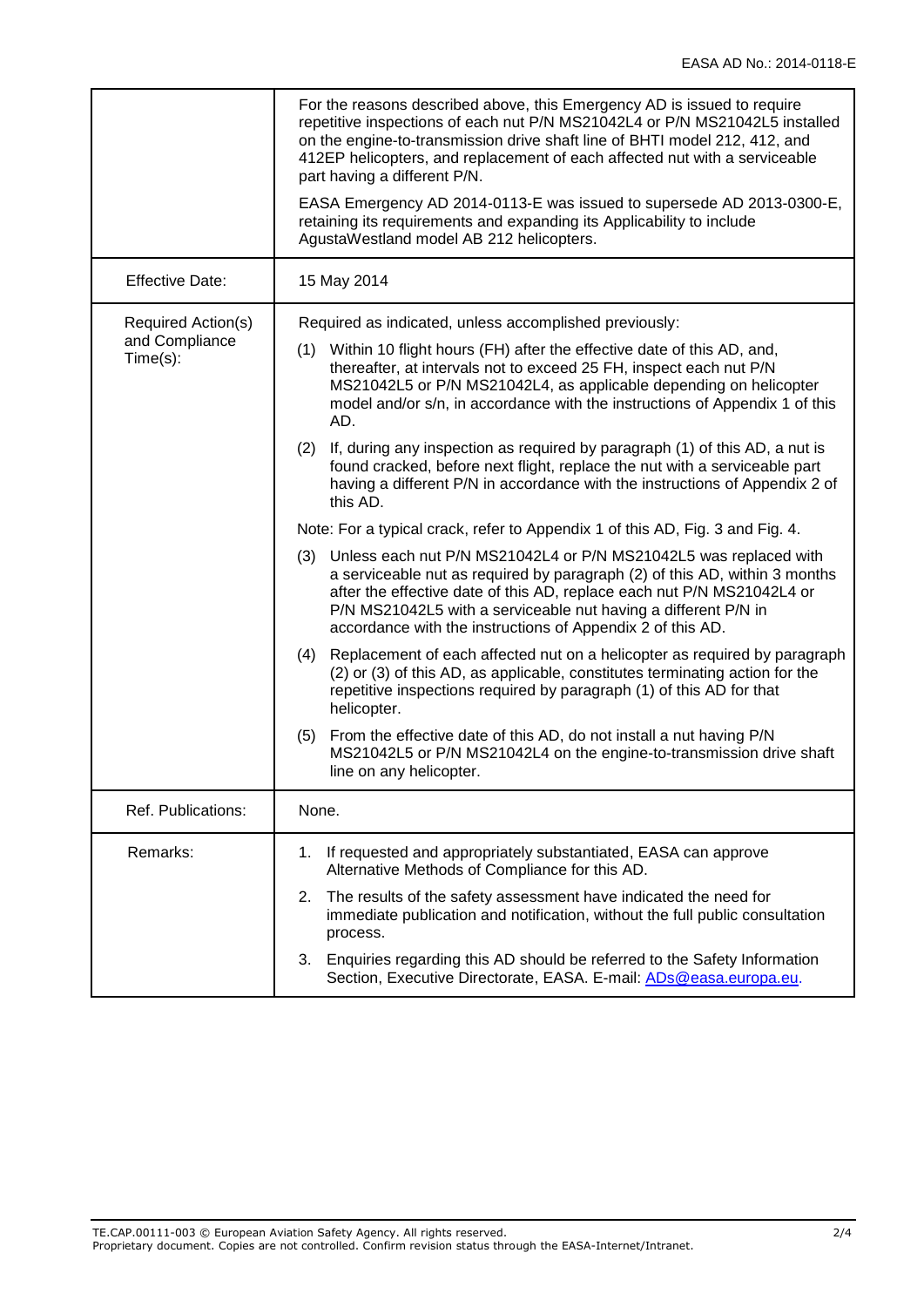Appendix 1 – Instructions for Nut Inspection

- 1. Prepare helicopter for safe ground maintenance; disconnect battery and all the electric power source and/or the external power supply.
- 2. In accordance with the applicable Maintenance Manual Chapter 63, gain access to the engine-totransmission drive shaft.
- 3. Using a source light and a mirror, inspect the nuts P/N MS21042L5 connecting the flexible coupling with the adapter installed on the engine-to-transmission drive shaft (refer to Fig. 1) or inspect the nuts P/N MS21042L4 connecting the flexible coupling with the adapter and nuts P/N MS21042L4 connecting the drive shaft with the flexible coupling (refer to Fig. 2). The configuration depends on the helicopter model and s/n.



Fig. 1 Fig. 2



Fig. 3 Fig. 4

4. If no cracks are found, in accordance with the applicable Maintenance Manual Chapter 63, reinstall the access panel and close the access doors previously removed/opened and return the helicopter to a "ready to flight" condition.